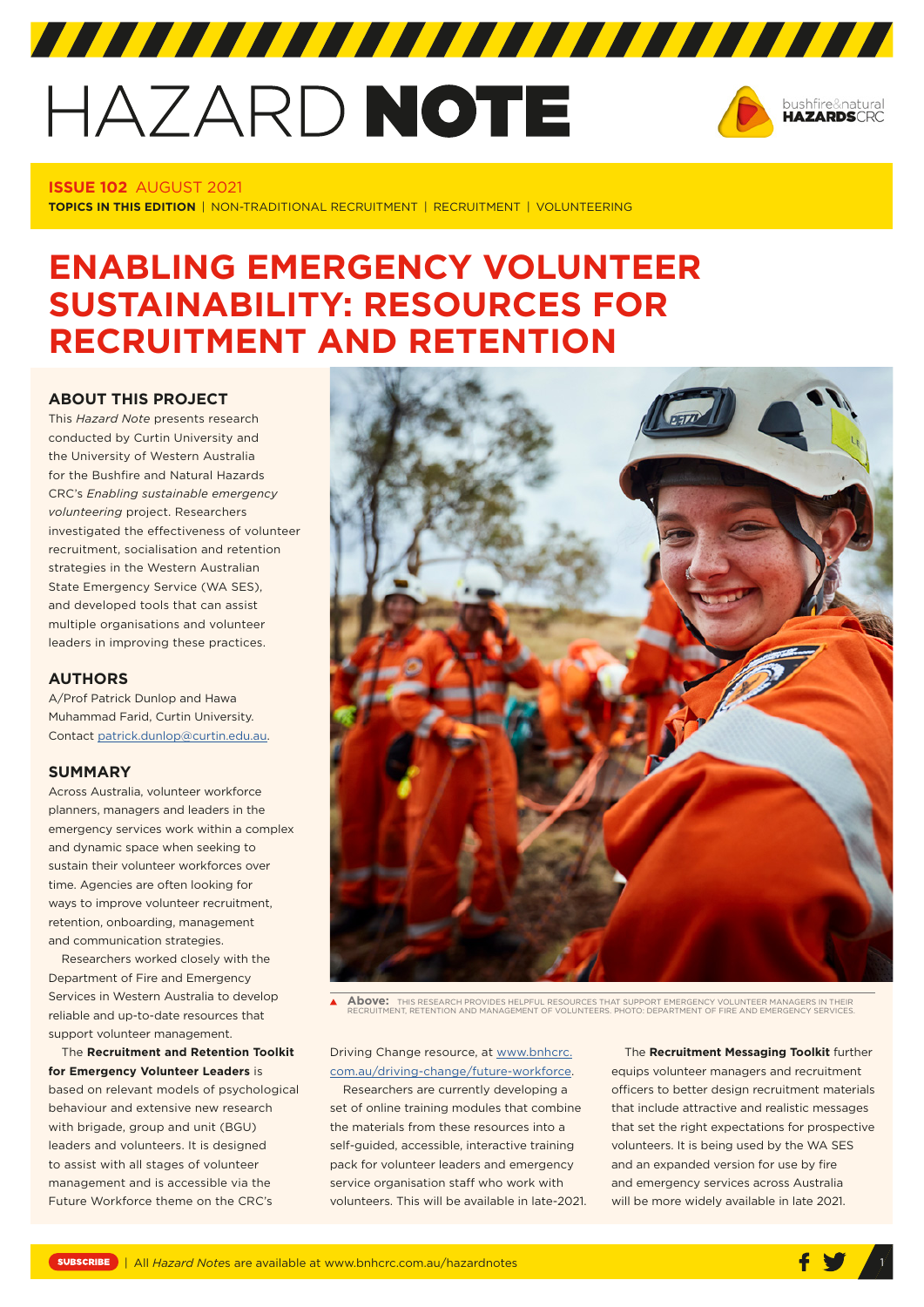

Figure 1: The VOLUNTEER SELECTION AND ONBOARDING RECRUITMENT DIAGRAM IS ONE OF THE DIAGRAMS USED IN THE RECRUITING VOLUNTEERS FOR THE EMERGENCY<br>SERVICES SECTION OF THE RECRUITMENT AND RETENTION TOOLKIT FOR EMERGENCY VOLUNT

# **CONTEXT**

Around 90 per cent of Australia's emergency service workforce (including fire) are volunteers. Sustaining the vibrancy, effectiveness and wellbeing of this volunteer workforce over time is critical for continued emergency service delivery. It is clear, however, that organisations cannot rely solely on the continued efficacy of past approaches to confront current and future challenges and opportunities.

# **BACKGROUND**

The need to ensure a vibrant, sustainable and well-supported volunteer emergency service workforce into the future is centrally recognised in many organisational strategies (for example, QFES, 2018). It was also reinforced as a national issue in the final report of the 2020 Royal Commission into National Natural Disaster Arrangements.

However, there is no silver bullet for addressing volunteer sustainability. It is impacted by many factors interacting across multiple levels (McLennan et al. 2016). The roles and requirements of volunteer workforce planners, managers and leaders is complicated by the interactions between shifting external environmental conditions (for example, demographic shifts, rising demands on people's time, changes in modern volunteering styles, riskaverse government regulation), dynamics within the sector and its organisations (for example, resourcing arrangements, professionalisation and corporatisation, cultures) and the skills within volunteer teams (for example, leadership capacities, relationships, communication). Researchbased resources that are up-to-date and designed to be highly useful can help confront this complex situation.

# **RECRUITMENT AND RETENTION TOOLKIT FOR EMERGENCY VOLUNTEER LEADERS**

**Bushfire and Natural Hazards CRC research** Researchers first conducted more than 70 face-to-face interviews with State Emergency Services (SES) volunteers across Western Australia (*Hazard Note 65*, see Kragt et al. 2019). These interviews examined volunteers' experiences with the service and explored views regarding recruitment and retention practices within SES units.

Using these interviews as the foundation, two questionnaires (using the Cultural Assessment Tool) were administered to further examine the volunteer experiences within the SES, investigating psychological needs' satisfaction, motivation, wellbeing, inclusiveness, leadership and intentions to continue volunteering. Using the findings from the 2018-19 Cultural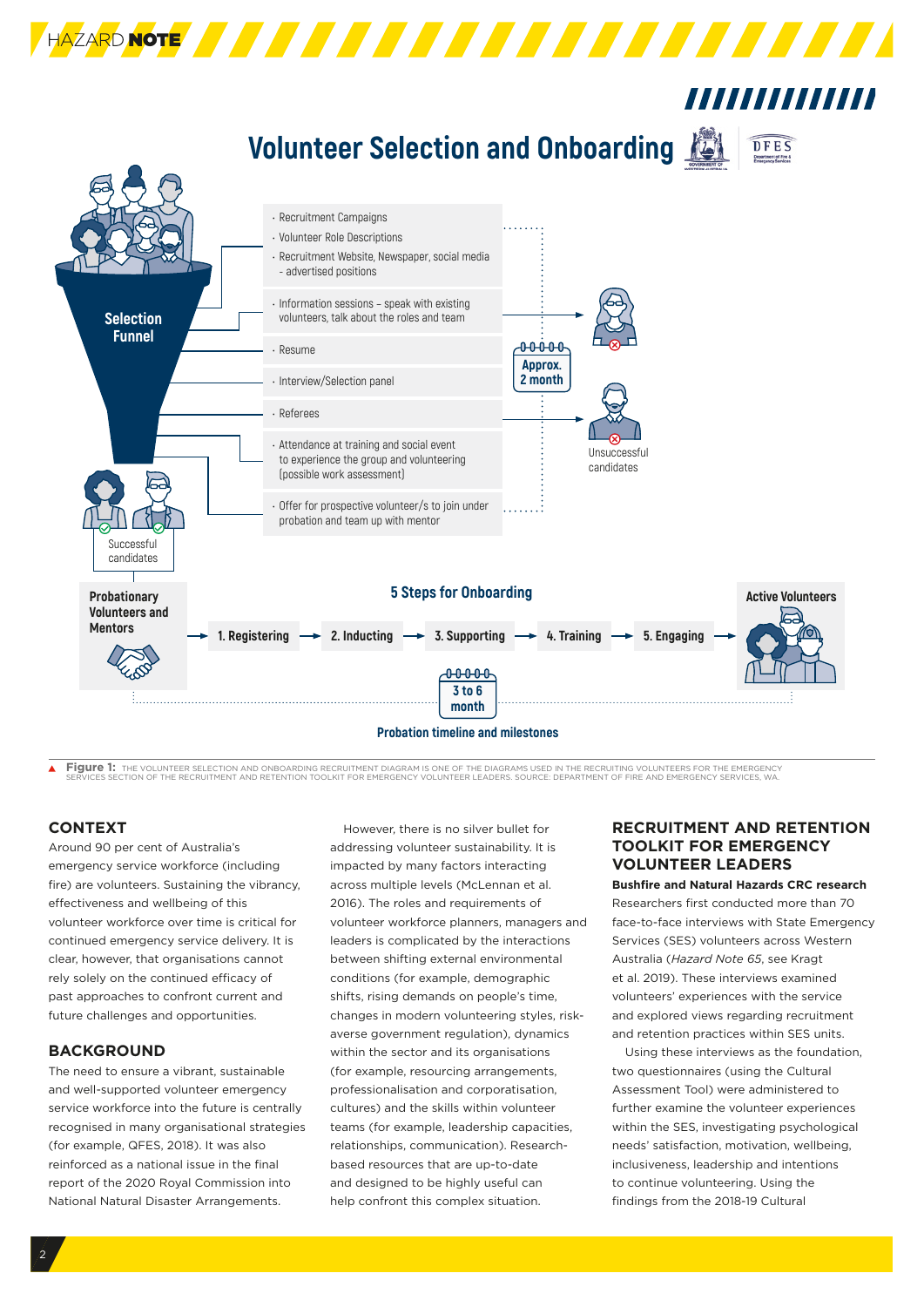

Assessment Tool as a basis for comparison, the 2019-20 Cultural Assessment Tool investigated which volunteering areas in the SES have remained the same, which improved from the previous year, and which had room for further improvement (see Muhammad Farid et al. 2021).

Working closely with the Department of Fire and Emergency Services (DFES) in WA, a series of projects were conducted to investigate the current practices and processes that are used to recruit, onboard and manage emergency service volunteers. An outcome of these projects was to create a suite of resources that will better guide volunteer leaders and staff who work with volunteers on how to better recruit and retain volunteers.

To ensure that the resources were accessible and practical, face-to-face interviews and consultation with volunteer leaders across the different emergency services (e.g. Volunteer Fire and Rescue, State Emergency Service and Volunteer Marine Rescue) and DFES staff members were carried out to gain insights into what volunteer leaders are currently doing to recruit and retain their volunteers. Combining recommendations based on evidence-based practices and feedback received from volunteers, a suite of resources was created, including recommendations, tip sheets, templates, diagrams and case studies showcasing what is currently being practiced successfully in other volunteering groups.

These resources were workshopped with DFES volunteers and received recognition and positive feedback. As a result, a case was made by the researchers to present and bring awareness to the resources across different emergency services in Australia.

#### **Using this resource**

The Recruitment and Retention Toolkit is designed especially for BGU leaders in emergency service agencies. It is accessible on the CRC's Driving Change resource, at www.bnhcrc.com.au/ driving-change/future-workforce

It includes easy-to-use guides about:

- Recruiting Volunteers for the Emergency Services – supporting BGU volunteer recruitment with tip sheets, recruitment diagrams and recruitment plans.
- Supporting New Volunteers guiding the successful onboarding and socialisation of new emergency service volunteers, including an onboarding checklist, induction booklet templates and instructions.
- Managing Volunteers in the Emergency Services – tip sheets on how to motivate and manage emergency service volunteers effectively, including knowledge sharing and dealing with conflict.
- Volunteer Role Descriptions explaining different volunteer role descriptions, why they're important and how to complete them, including templates.
- Volunteer Succession Planning currently under development.

A/Prof Patrick Dunlop and Hawa Muhammad Farid, alongside Jennifer Pidgeon and Kathryn White from DFES, presented the Recruitment and Retention Toolkit to BGU leaders in an online showcase in October 2020, guiding leaders through some of the tools currently being used by DFES in their recruitment and retention

strategies. The recording of this showcase is available at [www.bnhcrc.com.au/](http://www.bnhcrc.com.au/resources/recruitment_toolkit_showcase) [resources/recruitment\\_toolkit\\_showcase.](http://www.bnhcrc.com.au/resources/recruitment_toolkit_showcase)

#### **RECRUITMENT MESSAGING TOOLKIT Bushfire and Natural Hazards CRC research**

A series of quantitative studies were conducted to inform how volunteer recruitment messaging can set the expectations of new volunteers, and how meeting those expectations affects retention beyond 'the first day'. These studies provided an evidence base for effective volunteer recruitment messaging that can help resolve any mismatches between the experiences of new volunteers and the experiences they expected to have.

Recruitment messaging refers to the different components that might appear in volunteer recruitment materials (for example, posters, brochures, social media advertisements, newsletters). For this study, the messages took the form of quotes from current volunteers describing positive experiences collected during interviews, and photographs of volunteers depicting different operational and non-operational activities.

After collating a set of 109 quotes and 40 photographs, this study identified which ones were most suited for effective recruiting. From a larger set, researchers identified 61 quotes and 28 pictures that were rated as being accurate by current SES volunteers, and attractive by both current and potential volunteers. These messages were therefore viewed as viable candidates for a volunteer recruitment



**Above:** A SAMPLE FROM THE RECRUITMENT MESSAGING TOOLKIT, SHOWING VOLUNTEER PHOTOS AND THE IMPACT THAT SEEING THEM HAS ON EXPECTATIONS OF THE ROLE. SOURCE: CURTIN UNIVERSITY.